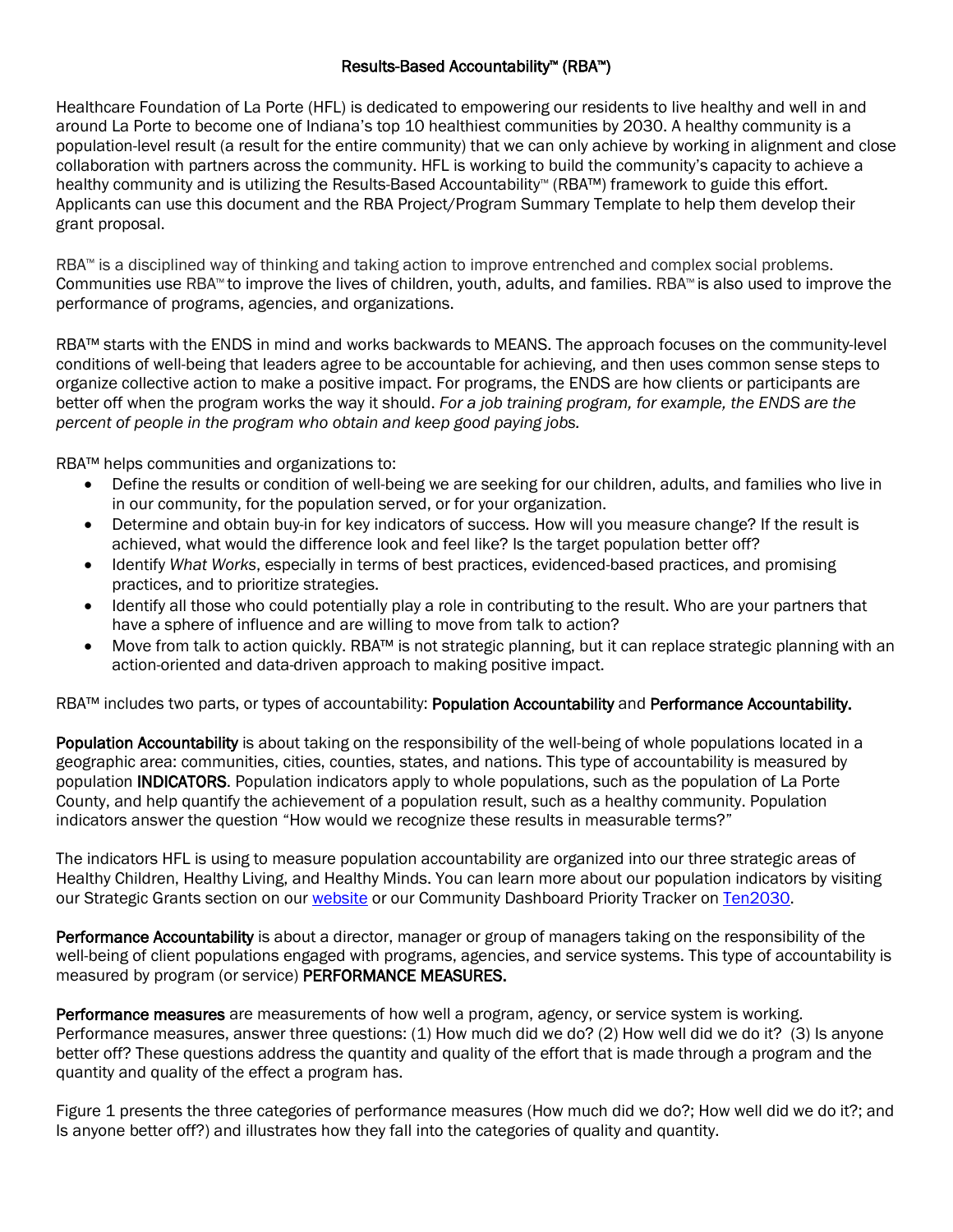|               | Quantity            | Quality                |
|---------------|---------------------|------------------------|
| Effort        | How much did we do? | How well did we do it? |
|               |                     | Is anyone better off?  |
| <b>Effect</b> | Number (#)          | Percent (%)            |

*Figure 1. Categories of Performance Measures*

Figure 2 presents types of performance measures commonly used.

|               | Quantity                                                                                | Quality                                                                                                         |  |
|---------------|-----------------------------------------------------------------------------------------|-----------------------------------------------------------------------------------------------------------------|--|
| Effort        | How much did we do?                                                                     | How well did we do it?                                                                                          |  |
|               | # clients served                                                                        | % client-staff ratio                                                                                            |  |
|               | # activities (by activity type)                                                         | % staff turnover rate                                                                                           |  |
|               |                                                                                         | % staff fully trained                                                                                           |  |
|               |                                                                                         | cost per client                                                                                                 |  |
|               | Is anyone better off?                                                                   |                                                                                                                 |  |
| <b>Effect</b> | # of clients who are better<br>off (i.e., who achieved new<br>knowledge, a new skill, a | % of clients who have new<br>knowledge or achieved a new<br>skill (i.e., parenting skills)                      |  |
|               | new behavior, a new<br>circumstance)                                                    | % of clients/participants with<br>an improved attitude/opinion<br>toward a behavior/concept<br>(i.e., drug use) |  |
|               |                                                                                         | % of clients exhibiting a<br>behavior (i.e., school<br>attendance)                                              |  |
|               |                                                                                         | % of clients with a<br>circumstance (i.e., working,<br>lives in stable housing)                                 |  |

*Figure 2. Common Types of Performance Measures*

Figure 3 is an example performance measure chart for a substance use treatment program.

|               | Quantity                  | Quality                           |  |
|---------------|---------------------------|-----------------------------------|--|
|               | How much did we do?       | How well did we do it?            |  |
| Effort        | Number of persons treated | Cost per person treated           |  |
|               |                           | Percent of staff with (specified) |  |
|               |                           | certifications                    |  |
|               | Is anyone better off?     |                                   |  |
|               | Number of clients off     | Percent of clients off drugs &    |  |
| <b>Effect</b> | alcohol & drugs           | alcohol                           |  |
|               | -- at exit of treatment   | --at exit of treatment            |  |
|               | -12 months after exit     | --12 months after exit of         |  |
|               | after treatment           | treatment                         |  |